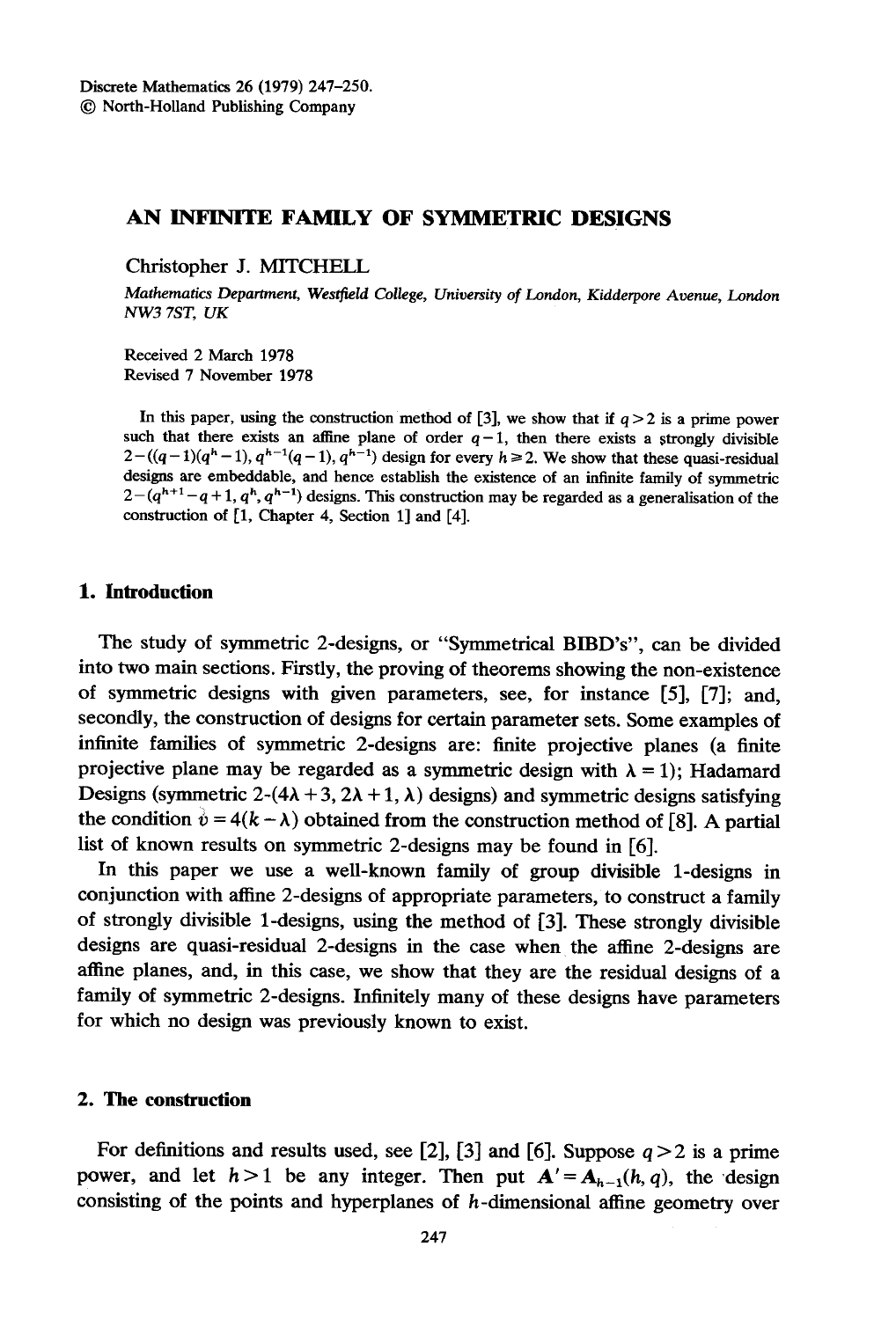$GF(a)$ ; (see, for instance, [6]). Choose some point P of  $A'$  and, using the notation of [6], let  $S = (A')^P$ .

Then it is not difficult to show that S is a 1- $(q<sup>h</sup>-1, q<sup>h-1</sup>, q<sup>h-1</sup>)$  design, admitting a strong tactical division  $T(S)$  with n point and block classes  $(n = (a<sup>h</sup> - 1)/(a - 1))$ of  $q-1$  points and blocks each. The point classes of  $T(S)$  are the lines of  $A'$ which contain  $P$ , (with  $P$  removed in each case), and the block classes are just the parallel classes of  $A'$  with the block containing  $P$  omitted.

**S** has connection and intersection numbers  $\lambda'_{ii}, \rho'_{ii}$  where  $\rho' = \lambda' = \rho'_{ii} = \lambda'_{ii} = 0$  $(1 \le i \le n)$ , and  $\rho'_{ii} = \lambda'_{ii} = q^{h-2}$   $(1 \le i, j \le n, i+j)$ . Finally it is clear that no block of S contains all the points of a point class of S. (Note that to construct S with the above properties, we needed only that  $A'$  was an affine design with constant line size, and that  $A'$  was smooth. Hence we could replace  $A_1(2, q)$  by an arbitrary affine plane of order  $a$ .)

We now require the following from [3].

### Result 1. Suppose there exists

(i) A 2- $(\mu m^2, \mu m, (\mu m - 1)/(m - 1))$  affine design **A**; and

(ii) A 1- $(mn, k', k')$  design S admitting a strong tactical division with n point and block classes of m points and blocks each, with connection and intersection numbers  $\lambda' = \lambda'_{ii}, \lambda'_{ii}, \rho' = \rho'_{ii}, \rho'_{ii}$ ; and such that no block of S contains all the points from a point class of the strong tactical division.

Then there exists a 1- $(\mu m^2 n, \mu m k', (\mu m^2-1)k'/(m-1))$  design **D** admitting a strong tactical division  $T(D)$  with n point classes of  $\mu m^2$  points each, and  $(\mu m^2-1)n/(m-1)$  block classes of m blocks each. The classes admit a labelling such that the connection and intersection numbers are

$$
\lambda = \lambda_{ii} = (\mu m - 1)k^{\prime}/(m - 1) + \mu m \lambda^{\prime}; \qquad \lambda_{ii} = (\mu m^2 - 1)\lambda_{ii}^{\prime}/(m - 1);
$$

 $\rho = \rho_{ii} = \mu m \rho'$  and  $\rho_{ii}$ , where

$$
\rho_{ii} = \mu m \rho'_{uv}, \quad i \equiv t \neq u \equiv j \pmod{c}, \ 1 \leq t, \ u \leq c;
$$

and

$$
\rho_{ii} = (\rho' + k'/m)\mu m, \quad i \equiv j \pmod{c}, i \neq j.
$$

Theorem 1. If there exists an affine

$$
2-(\mu(q-1)^2, \mu(q-1), (\mu(q-1)-1)/(q-2))
$$
 design **A**,

and  $q > 2$  is a prime power, then for every  $h \ge 2$  there exists a

$$
1-(\mu(q-1)(q^{h}-1), \mu q^{h-1}(q-1), q^{h-1}(\mu(q-1)^{2}-1)/(q-2)) \text{ design } D
$$

admitting a strong tactical divison  $T(D)$  with n point classes each of  $\mu(q - 1)^2$  points and c block classes  $(c = (\mu(q-1)^2-1)(q^h-1)/(q-1)(q-2))$  each of  $q-1$  blocks. The classes of  $T(D)$  may be labelled so that the connection and intersection numbers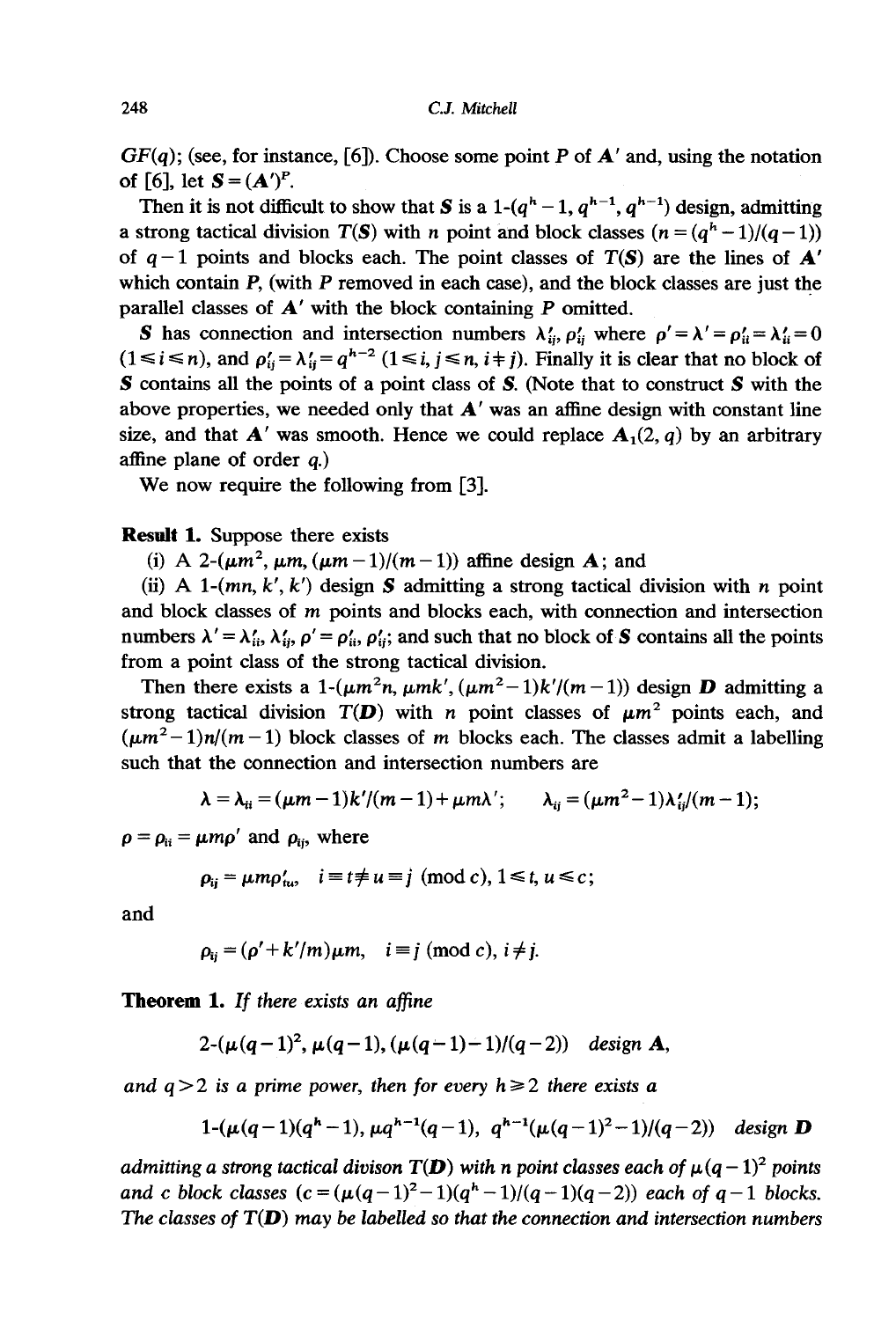are

$$
\lambda = \lambda_{ii} = (\mu(q-1)-1)q^{h-1}/(q-2), \quad (1 \le i \le n);
$$
  

$$
\lambda_{ij} = (\mu(q-1)^2 - 1)q^{h-2}/(q-2), \quad (1 \le i, j \le n, i+j);
$$

 $\rho = \rho_{ii} = 0$ , (1  $\leq i \leq c$ ); and  $\rho_{ii}$ , where

$$
\rho_{ij} = \mu q^{h-2}(q-1), \quad i \neq j \pmod{n}, \ (1 \leq i, j \leq c);
$$

 $i$  and

$$
\rho_{ij} = \mu q^{h-1}, \quad i \equiv j \pmod{n}, \quad (1 \le i, j \le c, i \ne j).
$$

**Proof.** Since  $q > 2$  is a prime power let S be as above. Then S and A satisfy the conditions of Result 1 and the Theorem follows.  $\Box$ 

**Corollary.** If there exists an affine plane of order  $q-1$ , and  $q>2$  is a prime power, then for every  $h \ge 2$ , there exists a

$$
2-((q-1)(qh-1), qh-1(q-1), qh-1) \text{ design } D,
$$

admitting a strong tactical decomposition  $T(D)$  with n point classes each of  $(q-1)^2$ points, and c block classes  $(c = q(q<sup>h</sup> - 1)/(q - 1))$  each of  $q - 1$  blocks. The intersection numbers are  $\rho = \rho_{ii} = 0$  (1  $\le i \le c$ ); and  $\rho_{ii}$ , where

$$
\rho_{ij} = q^{h-2}(q-1), \quad i \not\equiv j \pmod{n}, \quad (1 \le i, j \le c);
$$

and

$$
\rho_{ij} = q^{h-1}, \quad i \equiv j \pmod{n}, \quad (1 \le i, j \le c, i \ne j).
$$

Proof. D of Theorem 1 is a 2-design if and only if

$$
(\mu(q-1)^2-1)q^{h-2}/(q-2)=(\mu(q-1)-1)q^{h-1}/(q-2),
$$

i.e.  $\mu = 1$  or  $q = 1$ ; i.e. **D** is a 2-design if and only if **A** is an affine plane (since  $q > 2$ ).  $\Box$ 

### 3. The embedding

We first require

Result 2 ([2, Corollary 6.3]). A quasi-residual

$$
2-(k-1)(k-\lambda)/\lambda, k-\lambda, \lambda)
$$
 design **D**

with three intersection numbers: 0,  $\lambda(k-\lambda)/k$  and  $k/m$  is embeddable in a symmetric 2- $(v, k, \lambda)$  design if and only if there exists a strongly resolvable 2- $(k, \lambda, (\lambda - 1)/m)$  design  $\bar{D}$ .